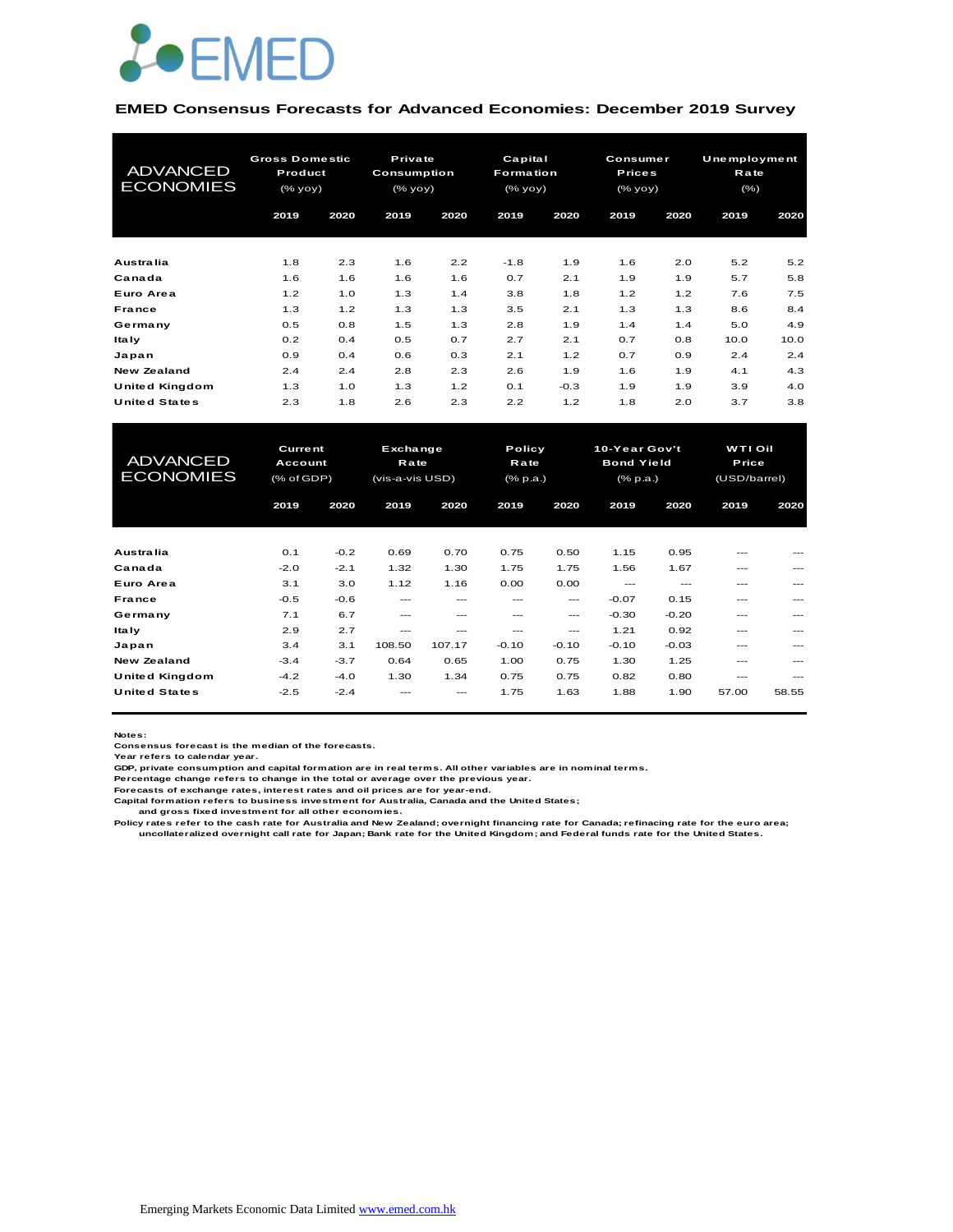

#### **EMED Consensus Forecasts for Emerging Markets: December 2019 Survey**

|                       | <b>Gross Domestic</b> |        | Private      |        | <b>Fixed</b> |        | Consumer                                       |      | <b>Unemployment</b> |               |
|-----------------------|-----------------------|--------|--------------|--------|--------------|--------|------------------------------------------------|------|---------------------|---------------|
| <b>EMERGING</b>       | Product               |        | Consumption  |        | Investment   |        | <b>Prices</b>                                  |      | Rate                |               |
| <b>MARKETS</b>        | (% yoy)               |        | $(%$ (% yoy) |        | (% yoy)      |        | $(% \mathsf{A}\rightarrow \mathsf{B})$ (% yoy) |      | $(\% )$             |               |
|                       | 2019                  | 2020   | 2019         | 2020   | 2019         | 2020   | 2019                                           | 2020 | 2019                | 2020          |
|                       |                       |        |              |        |              |        |                                                |      |                     |               |
|                       |                       |        |              |        |              |        |                                                |      |                     |               |
| Argentina             | $-2.8$                | $-1.2$ | $-4.4$       | $-0.6$ | $-12.2$      | $-3.3$ | 53.5                                           | 43.6 | 10.3                | 10.1          |
| <b>Brazil</b>         | 0.9                   | 2.0    | 2.5          | 2.6    | 4.6          | 5.8    | 3.7                                            | 3.6  | 11.9                | 11.5          |
| Chile                 | 2.3                   | 2.0    | 3.0          | 2.4    | 4.1          | 3.9    | 2.3                                            | 2.6  | 6.9                 | 7.0           |
| China                 | 6.2                   | 5.9    | 7.2          | 7.3    | 5.3          | 5.2    | 2.8                                            | 2.6  | 4.0                 | 4.0           |
| Colombia              | 3.2                   | 3.0    | 3.8          | 3.1    | 4.5          | 3.0    | 3.5                                            | 3.3  | 10.5                | 10.5          |
| <b>Czech Republic</b> | 2.5                   | 2.2    | 3.1          | 3.0    | 1.7          | 3.1    | 2.5                                            | 2.2  | 2.0                 | 2.1           |
| <b>Hong Kong</b>      | 0.0                   | 0.9    | $-1.2$       | $-0.7$ | $-10.2$      | 2.3    | 2.8                                            | 2.2  | 3.0                 | 3.3           |
| Hungary               | 4.5                   | 3.1    | 4.5          | 3.1    | 14.8         | 3.4    | 3.3                                            | 3.2  | 3.4                 | 3.4           |
| India                 | 6.5                   | 6.8    | 5.7          | 6.5    | 5.0          | 5.6    | 4.0                                            | 4.0  | $\frac{1}{2}$       | $\sim$ $\sim$ |
| Indonesia             | 5.0                   | 5.0    | 5.1          | 5.0    | 4.8          | 5.1    | 3.2                                            | 3.5  | 5.3                 | 5.2           |
| Malaysia              | 4.5                   | 4.2    | 6.4          | 5.8    | $-1.1$       | 3.8    | 0.9                                            | 2.0  | 3.4                 | 3.5           |
| <b>Mexico</b>         | 0.3                   | 1.3    | 1.3          | 2.1    | $-1.6$       | $-0.3$ | 3.6                                            | 3.4  | 3.6                 | 3.8           |
| <b>Philippines</b>    | 6.0                   | 6.1    | 5.9          | 5.5    | 7.3          | 8.6    | 2.5                                            | 2.7  | 5.2                 | 5.2           |
| Poland                | 4.1                   | 3.1    | 3.9          | 3.2    | 6.3          | 2.4    | 2.1                                            | 2.4  | 3.7                 | 3.4           |
| Russia                | 1.1                   | 1.6    | 2.4          | 2.6    | 1.3          | 2.9    | 4.5                                            | 3.7  | 4.6                 | 4.6           |
| Singapore             | 0.7                   | 1.5    | 2.7          | 2.0    | 1.0          | 1.7    | 0.6                                            | 1.2  | 2.3                 | 2.4           |
| South Korea           | 2.0                   | 2.1    | 2.1          | 1.8    | $-1.0$       | 1.8    | 0.5                                            | 1.2  | 3.7                 | 3.6           |
| <b>Taiwan</b>         | 2.4                   | 2.4    | 1.9          | 2.0    | 5.8          | 2.3    | 0.6                                            | 1.0  | 3.7                 | 3.8           |
| <b>Thailand</b>       | 2.5                   | 2.9    | 4.1          | 3.1    | 2.3          | 3.6    | 0.7                                            | 1.0  | 1.0                 | 1.0           |
| <b>Turkey</b>         | 0.0                   | 2.5    | 0.3          | 2.5    | $-6.3$       | 2.3    | 15.5                                           | 11.4 | 12.8                | 12.7          |

|                       | <b>Money</b>  |                        | <b>Merchandise</b> |               | <b>Merchandise</b>                  |               |                | <b>Current</b><br><b>Exchange</b> |                 |       |
|-----------------------|---------------|------------------------|--------------------|---------------|-------------------------------------|---------------|----------------|-----------------------------------|-----------------|-------|
| <b>EMERGING</b>       | Supply M2     |                        | <b>Exports</b>     |               | <b>Imports</b>                      |               | <b>Account</b> |                                   | Rate            |       |
| <b>MARKETS</b>        | (% yoy)       |                        | $(%$ (% yoy)       |               | (% yoy)                             |               | (% of GDP)     |                                   | (vis-a-vis USD) |       |
|                       | 2019          | 2020                   | 2019               | 2020          | 2019                                | 2020          | 2019           | 2020                              | 2019            | 2020  |
|                       |               |                        |                    |               |                                     |               |                |                                   |                 |       |
|                       |               |                        |                    |               |                                     |               |                |                                   |                 |       |
| Argentina             | 23.1          | 34.3                   | 8.5                | 3.3           | $-18.0$                             | $-3.0$        | $-1.7$         | $-0.3$                            | 59.85           | 80.16 |
| <b>Brazil</b>         | 9.6           | 9.8                    | 6.3                | 2.0           | 7.2                                 | 7.4           | $-1.9$         | $-2.0$                            | 3.92            | 4.09  |
| Chile                 | 7.0           | 8.0                    | 1.9                | 3.7           | 4.0                                 | 6.1           | $-2.4$         | $-3.1$                            | 712             | 742   |
| China                 | 8.5           | 8.5                    | 0.7                | 1.3           | $-2.3$                              | 1.3           | 0.9            | 0.4                               | 7.00            | 7.10  |
| Colombia              | 12.2          | 11.7                   | $-0.1$             | 2.3           | 5.8                                 | 3.4           | $-4.1$         | $-4.1$                            | 3310            | 3350  |
| <b>Czech Republic</b> | $\cdots$      | $\qquad \qquad \cdots$ | 1.4                | 2.5           | 1.1                                 | 2.8           | 0.6            | 0.5                               | 23.0            | 22.4  |
| <b>Hong Kong</b>      | 2.2           | 2.2                    | 0.2                | 2.5           | $-3.1$                              | 2.9           | 3.4            | 4.0                               | 7.82            | 7.80  |
| Hungary               | $---$         | $---$                  | 4.1                | 0.7           | 4.3                                 | 0.5           | 0.3            | 0.1                               | 296             | 288   |
| India                 | $\cdots$      | $\qquad \qquad \cdots$ | 6.3                | 7.2           | 5.4                                 | 6.7           | $-2.0$         | $-2.1$                            | 71.8            | 71.0  |
| Indonesia             | 6.5           | $---$                  | 2.4                | 2.6           | $-1.2$                              | 1.2           | $-2.6$         | $-2.6$                            | 14168           | 14365 |
| Malaysia              | $\frac{1}{2}$ | ---                    | $\frac{1}{2}$      | $\frac{1}{2}$ | $\frac{1}{2}$                       | $\frac{1}{2}$ | 3.4            | 3.0                               | 4.15            | 4.15  |
| <b>Mexico</b>         | 7.9           | 9.0                    | 3.0                | 4.3           | 4.6                                 | 6.0           | $-1.1$         | $-1.5$                            | 19.5            | 19.8  |
| <b>Philippines</b>    | 11.9          | $\qquad \qquad \cdots$ | 8.6                | 7.2           | 9.5                                 | 12.3          | $-1.9$         | $-2.3$                            | 52.0            | 52.3  |
| <b>Poland</b>         | 7.8           | $\sim$ $\sim$          | 6.6                | 5.7           | 6.9                                 | 2.8           | $-0.7$         | $-0.7$                            | 3.72            | 3.70  |
| Russia                | 9.0           | 10.0                   | $-0.1$             | $-2.2$        | $-1.5$                              | 1.8           | 5.3            | 4.5                               | 64.6            | 64.3  |
| Singapore             | $\frac{1}{2}$ | $---$                  | $\cdots$           | $\cdots$      | $\hspace{0.05cm}---\hspace{0.05cm}$ | $\cdots$      | 19.0           | 17.3                              | 1.37            | 1.39  |
| South Korea           | 5.5           | $\qquad \qquad \cdots$ | 2.7                | 1.7           | 1.4                                 | 1.5           | 3.3            | 3.6                               | 1170            | 1182  |
| Taiwan                | 3.7           | 3.7                    | $-1.1$             | 2.8           | $-0.1$                              | 3.4           | 11.2           | 11.8                              | 30.9            | 30.7  |
| <b>Thailand</b>       | 4.8           | 4.0                    | $-2.5$             | 0.3           | $-4.0$                              | 1.3           | 6.5            | 6.5                               | 30.8            | 30.0  |
| Turkey                | 18.0          | 18.0                   | 4.6                | 4.8           | $-3.2$                              | 9.4           | $-0.7$         | $-1.0$                            | 5.90            | 6.06  |
|                       |               |                        |                    |               |                                     |               |                |                                   |                 |       |

**Notes:** 

**Consensus forecast is the median of the forecasts.**

**Year refers to calendar year except for India for which fiscal year (April to March) is used.**

**GDP, private consumption and fixed investment are in real terms. All other variables are in nominal terms.**

**Percentage change refers to change in the total or average over the previous year, except for money supply growth which is** 

 **based on year-end figures.**

**Forecasts of exchange rates and interest rates are for year-end.**

**Forecasts for India are FY19/20 and FY20/21**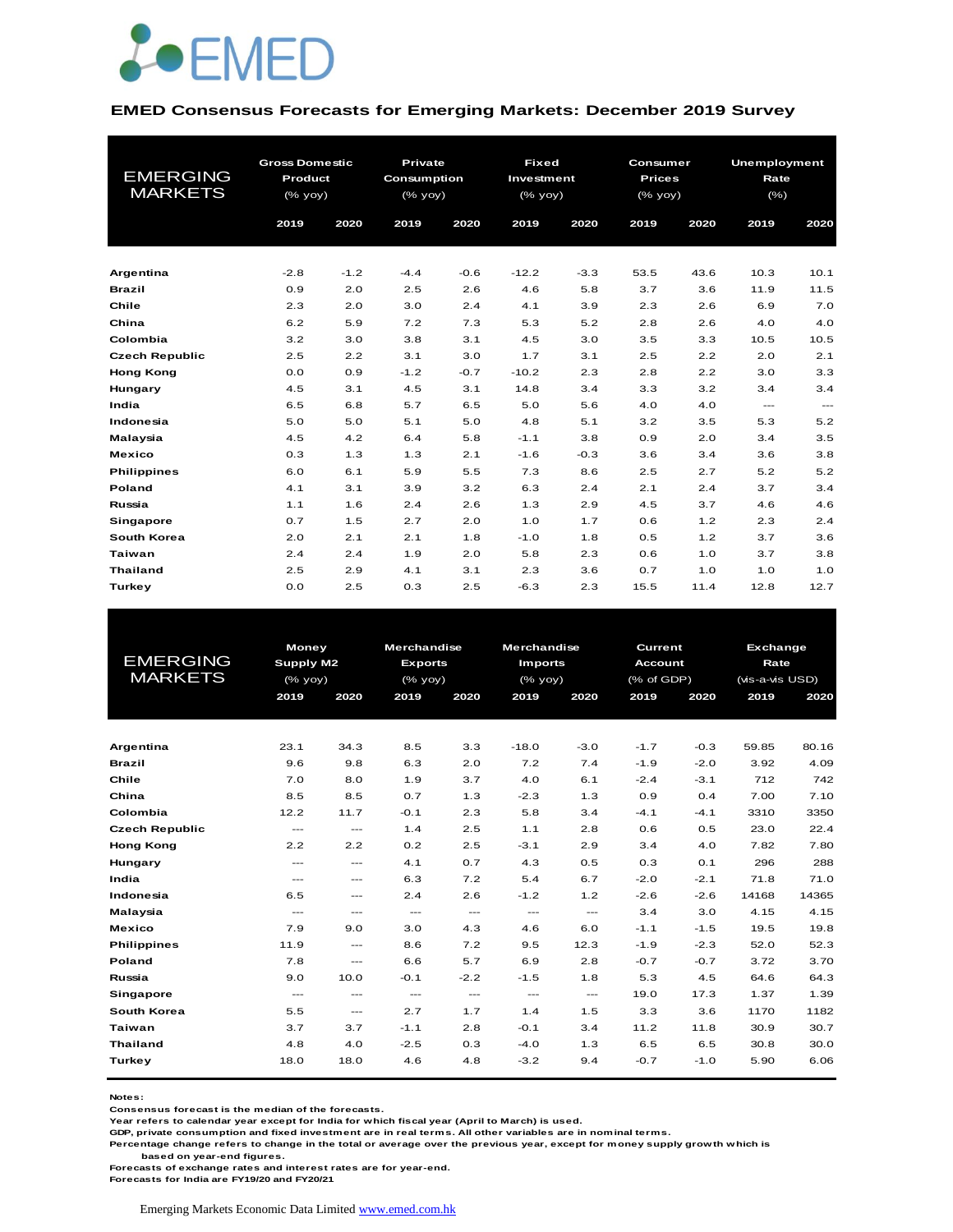## *<u>LOEMED</u>*

#### **EMED Consensus Forecasts for the United States: December 2019 Survey**

| <b>UNITED STATES</b>                             | <b>Gross Domestic</b><br>Product<br>(% yoy) |            | <b>Consumer</b><br><b>Prices</b><br>(% yoy) |            | <b>UNITED STATES</b>                | <b>Gross Domestic</b><br>Product<br>(% yoy) |            | <b>Consumer</b><br><b>Prices</b><br>(% yoy) |            |
|--------------------------------------------------|---------------------------------------------|------------|---------------------------------------------|------------|-------------------------------------|---------------------------------------------|------------|---------------------------------------------|------------|
|                                                  | 2019                                        | 2020       | 2019                                        | 2020       |                                     | 2019                                        | 2020       | 2019                                        | 2020       |
|                                                  |                                             |            |                                             |            |                                     |                                             |            |                                             |            |
| <b>ABN AMRO</b>                                  | 2.2                                         | 1.3        | 1.8                                         | 1.9        | <b>Moody's Analytics</b>            | 2.3                                         | 1.8        | 1.8                                         | 2.1        |
| <b>Action Economics</b>                          | 2.4                                         | 2.3        | 1.8                                         | 2.4        | <b>Mortgage Bankers Association</b> | 2.2                                         | 1.2        | 1.8                                         | 1.9        |
| <b>AIB Global Treasury</b>                       | 2.3                                         | 2.0        | 2.0                                         | 2.1        | <b>NAR</b>                          | 2.1                                         | 2.2        | 2.0                                         | 1.9        |
| <b>Bank Julius Baer</b>                          | 2.3                                         | 1.5        | 1.7                                         | 2.1        | <b>National Bank of Canada</b>      | 2.3                                         | 1.9        | 1.8                                         | 2.3        |
| <b>BayernLB</b>                                  | 2.3                                         | 1.3        | 1.8                                         | 2.3        | <b>NIESR</b>                        | 2.2                                         | 1.9        | 1.5                                         | 1.9        |
| <b>BBVA</b>                                      | 2.5                                         | 2.0        | 1.7                                         | 2.0        | Nordea                              | 2.3                                         | 1.5        | 1.8                                         | 1.8        |
| <b>Berenberg Capital Markets</b>                 | 2.3                                         | 1.9        | 1.8                                         | 2.1        | <b>Northern Trust</b>               | 2.2                                         | 1.8        | 1.9                                         | 2.0        |
| <b>BMO Capital Markets</b><br><b>BNP Paribas</b> | 2.3<br>2.1                                  | 1.8<br>1.5 | 1.8<br>1.4                                  | 2.2<br>2.0 | <b>PNC</b><br>Prometeia             | 2.3<br>2.3                                  | 1.8<br>1.4 | 1.8<br>1.7                                  | 1.9<br>1.8 |
| <b>Capital Economics</b>                         | 2.2                                         | 1.4        | 1.8                                         | 1.9        | <b>Raymond James</b>                | 2.1                                         | 1.7        | 1.8                                         | 2.0        |
| <b>CIBC World Markets</b>                        | 2.2                                         | 1.7        | 1.8                                         | 2.1        | Royal Bank of Canada                | 2.3                                         | 1.8        | 1.8                                         | 2.0        |
| <b>Comerica Bank</b>                             | 2.3                                         | 1.9        | 1.8                                         | 2.1        | <b>Schroders</b>                    | 2.3                                         | 1.8        | 1.8                                         | 2.1        |
| Commerzbank                                      | 2.3                                         | 1.7        | 1.8                                         | 2.2        | Scotia Capital                      | 2.3                                         | 1.6        | 1.8                                         | 2.3        |
| <b>Credit Agricole</b>                           | 2.4                                         | 1.7        | 1.7                                         | 1.9        | <b>Societe Generale</b>             | 2.3                                         | 0.7        | 1.8                                         | 1.9        |
| <b>Credit Suisse</b>                             | 2.3                                         | 2.1        | 1.9                                         | 2.0        | <b>Standard &amp; Poor's</b>        | 2.3                                         | 1.9        | 2.2                                         | 2.0        |
| Daiwa Institute of Research                      | 2.4                                         | 2.0        | 1.8                                         | 2.2        | <b>TD Economics</b>                 | 2.3                                         | 2.0        | 1.8                                         | 2.2        |
| Danske Bank                                      | 2.3                                         | 1.7        | 1.8                                         | 2.1        | University of Michigan - RSQE       | 2.3                                         | 1.7        | 1.8                                         | 1.9        |
| Deka Bank                                        | 2.2                                         | 1.8        | 1.8                                         | 2.5        | <b>UOB</b>                          | 2.5                                         | 1.5        | 1.9                                         | 2.7        |
| Desjardins                                       | 2.3                                         | 1.7        | 1.8                                         | 2.0        | <b>Wells Fargo</b>                  | 2.3                                         | 1.9        | 1.8                                         | 2.2        |
| DZ Bank                                          | 2.3                                         | 1.9        | 1.8                                         | 2.0        |                                     |                                             |            |                                             |            |
| <b>Erste Group Bank AG</b>                       | 2.2                                         | 1.9        | 1.9                                         | 2.1        |                                     |                                             |            |                                             |            |
| <b>Fannie Mae</b>                                | 2.3                                         | 2.0        | 1.8                                         | 1.9        |                                     |                                             |            |                                             |            |
| <b>First Trust Advisors</b>                      | 2.4                                         | 2.5        | 1.8                                         | 2.5        | <b>CONSENSUS</b>                    |                                             |            |                                             |            |
| <b>Freddie Mac</b>                               | 2.2                                         | 1.8        | 2.1                                         | 2.0        | Median                              | 2.3                                         | 1.8        | 1.8                                         | 2.0        |
| Handelsbanken                                    | 2.2                                         | 1.3        | 1.7                                         | 2.0        | Mean                                | 2.3                                         | 1.7        | 1.8                                         | 2.1        |
| Intesa Sanpaolo                                  | 2.3                                         | 1.8        | 1.8                                         | 2.0        | High                                | 2.5                                         | 2.5        | 2.2                                         | 2.7        |
| <b>Kiel Institute</b>                            | 2.3                                         | 1.5        | 1.8                                         | 2.2        | Low                                 | 2.1                                         | 0.7        | 1.4                                         | 1.8        |
| Monte Dei Paschi Di Siena                        | 2.3                                         | 1.3        | 1.7                                         | 2.0        | <b>Standard Deviation</b>           | 0.1                                         | 0.3        | 0.1                                         | 0.2        |

 *Continues in the next column…*

Emerging Markets Economic Data Limited www.emed.com.hk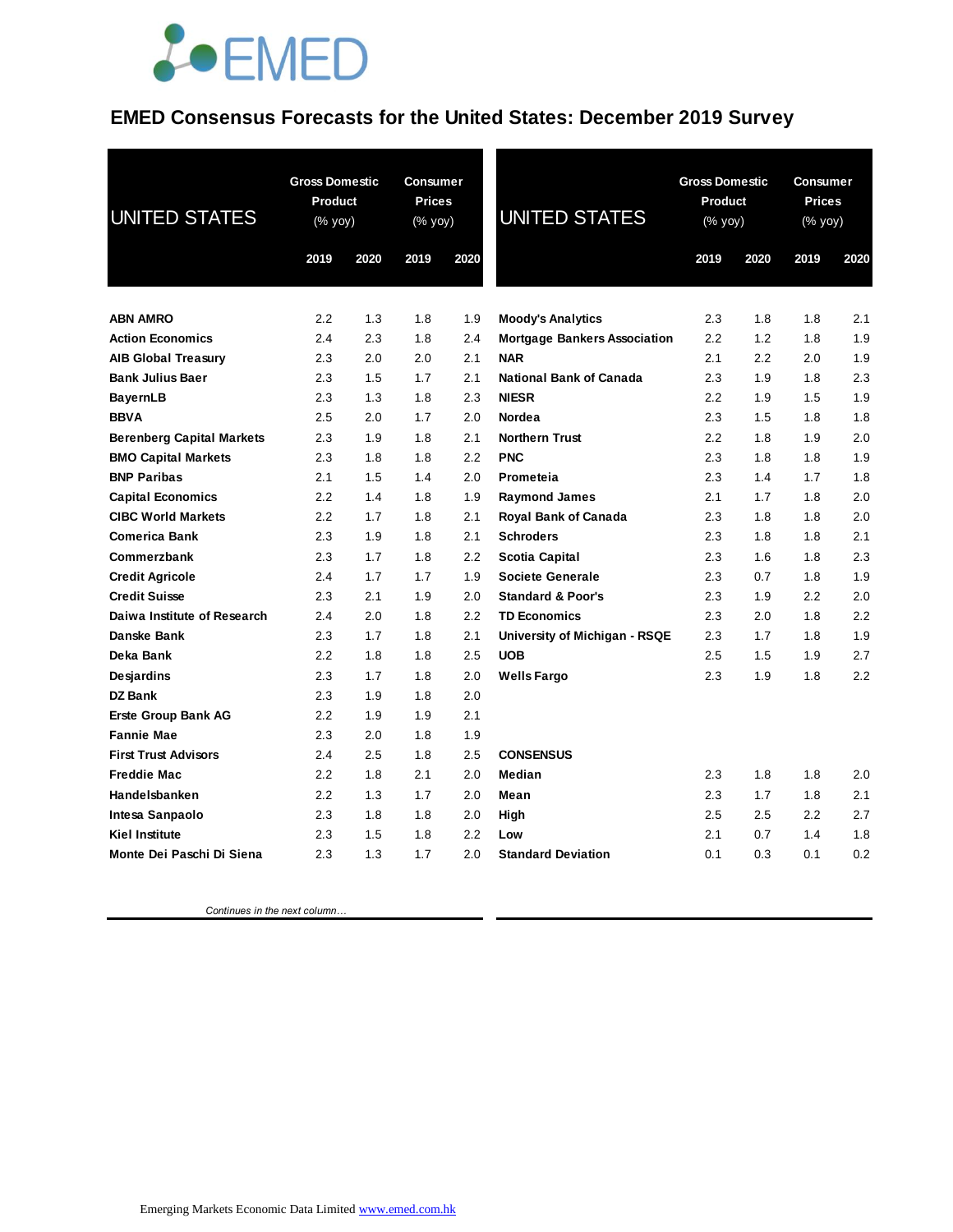## **JOEMED**

### **EMED Consensus Forecasts for the Euro Area: December 2019 Survey**

| <b>EURO AREA</b>                 | <b>Gross Domestic</b><br>Product<br>(% yoy) |      | <b>Consumer</b><br><b>Prices</b><br>(% yoy) |      | <b>EURO AREA</b>            | <b>Gross Domestic</b><br><b>Product</b><br>(% yoy) |      | <b>Consumer</b><br><b>Prices</b><br>(% yoy) |      |
|----------------------------------|---------------------------------------------|------|---------------------------------------------|------|-----------------------------|----------------------------------------------------|------|---------------------------------------------|------|
|                                  | 2019                                        | 2020 | 2019                                        | 2020 |                             | 2019                                               | 2020 | 2019                                        | 2020 |
| <b>ABN AMRO</b>                  | 1.0                                         | 0.8  | 1.1                                         | 0.8  | Monte Dei Paschi Di Siena   | 1.1                                                | 1.1  | 1.2                                         | 1.1  |
| <b>AIB Global Treasury</b>       | 1.2                                         | 1.0  | 1.3                                         | 1.4  | <b>Moody's Analytics</b>    | 1.2                                                | 1.3  | 1.2                                         | 1.6  |
| <b>Bank Julius Baer</b>          | 1.1                                         | 1.1  | 1.2                                         | 1.7  | <b>NIESR</b>                | 1.1                                                | 1.3  | 1.3                                         | 1.3  |
| <b>BayernLB</b>                  | 1.1                                         | 0.8  | 1.1                                         | 1.3  | <b>Nordea</b>               | 1.0                                                | 0.7  | 1.3                                         | 1.2  |
| <b>BBVA</b>                      | 1.1                                         | 1.2  | 1.2                                         | 1.4  | <b>Northern Trust</b>       | 1.0                                                | 1.1  | 1.0                                         | 1.1  |
| <b>Berenberg Capital Markets</b> | 1.2                                         | 1.0  | 1.2                                         | 1.3  | Prometeia                   | 1.2                                                | 1.2  | 1.2                                         | 1.1  |
| <b>BMO Capital Markets</b>       | 1.2                                         | 1.1  | 1.2                                         | 1.2  | <b>Royal Bank of Canada</b> | 1.2                                                | 1.0  | 1.2                                         | 1.0  |
| <b>BNP Paribas</b>               | 1.0                                         | 1.1  | 1.4                                         | 1.4  | <b>Schroders</b>            | 1.2                                                | 1.2  | 1.2                                         | 1.3  |
| <b>Capital Economics</b>         | 1.2                                         | 0.5  | 1.1                                         | 1.1  | <b>Scotia Capital</b>       | 1.0                                                | 1.1  | 1.2                                         | 1.3  |
| <b>CIBC World Markets</b>        | 1.0                                         | 0.6  | 1.3                                         | 1.7  | <b>Societe Generale</b>     | 1.2                                                | 0.9  | 1.2                                         | 1.2  |
| Commerzbank                      | 1.0                                         | 0.9  | 1.2                                         | 1.2  | <b>TD Economics</b>         | 1.2                                                | 1.0  | 1.1                                         | 1.0  |
| <b>Credit Agricole</b>           | 1.2                                         | 1.4  | 1.3                                         | 1.3  | <b>UOB</b>                  | 1.1                                                | 1.0  | 1.2                                         | 1.2  |
| <b>Credit Suisse</b>             | 1.0                                         | 1.4  | 1.2                                         | 1.2  | <b>Wells Fargo</b>          | 1.2                                                | 1.0  | 1.2                                         | 1.3  |
| Danske Bank                      | 1.2                                         | 0.9  | 1.2                                         | 1.2  |                             |                                                    |      |                                             |      |
| Deka Bank                        | 1.0                                         | 0.8  | 1.2                                         | 1.2  |                             |                                                    |      |                                             |      |
| <b>DZ Bank</b>                   | 1.2                                         | 0.9  | 1.2                                         | 1.3  |                             |                                                    |      |                                             |      |
| <b>Erste Group Bank AG</b>       | 1.2                                         | 1.2  | 1.2                                         | 1.3  | <b>CONSENSUS</b>            |                                                    |      |                                             |      |
| <b>ETLA</b>                      | 1.1                                         | 0.9  | 1.2                                         | 1.2  | Median                      | 1.2                                                | 1.0  | 1.2                                         | 1.2  |
| <b>EUROFER</b>                   | 1.2                                         | 1.2  | 1.4                                         | 1.6  | Mean                        | 1.1                                                | 1.0  | 1.2                                         | 1.3  |
| Handelsbanken                    | 1.1                                         | 0.9  | 1.2                                         | 1.2  | High                        | 1.2                                                | 1.4  | 1.4                                         | 1.7  |
| Intesa Sanpaolo                  | 1.2                                         | 0.9  | 1.2                                         | 1.3  | Low                         | 1.0                                                | 0.5  | 1.0                                         | 0.8  |
| <b>Kiel Institute</b>            | 1.2                                         | 1.2  | 1.2                                         | 1.2  | <b>Standard Deviation</b>   | 0.1                                                | 0.2  | 0.1                                         | 0.2  |
|                                  |                                             |      |                                             |      |                             |                                                    |      |                                             |      |

 *Continues in the next column…*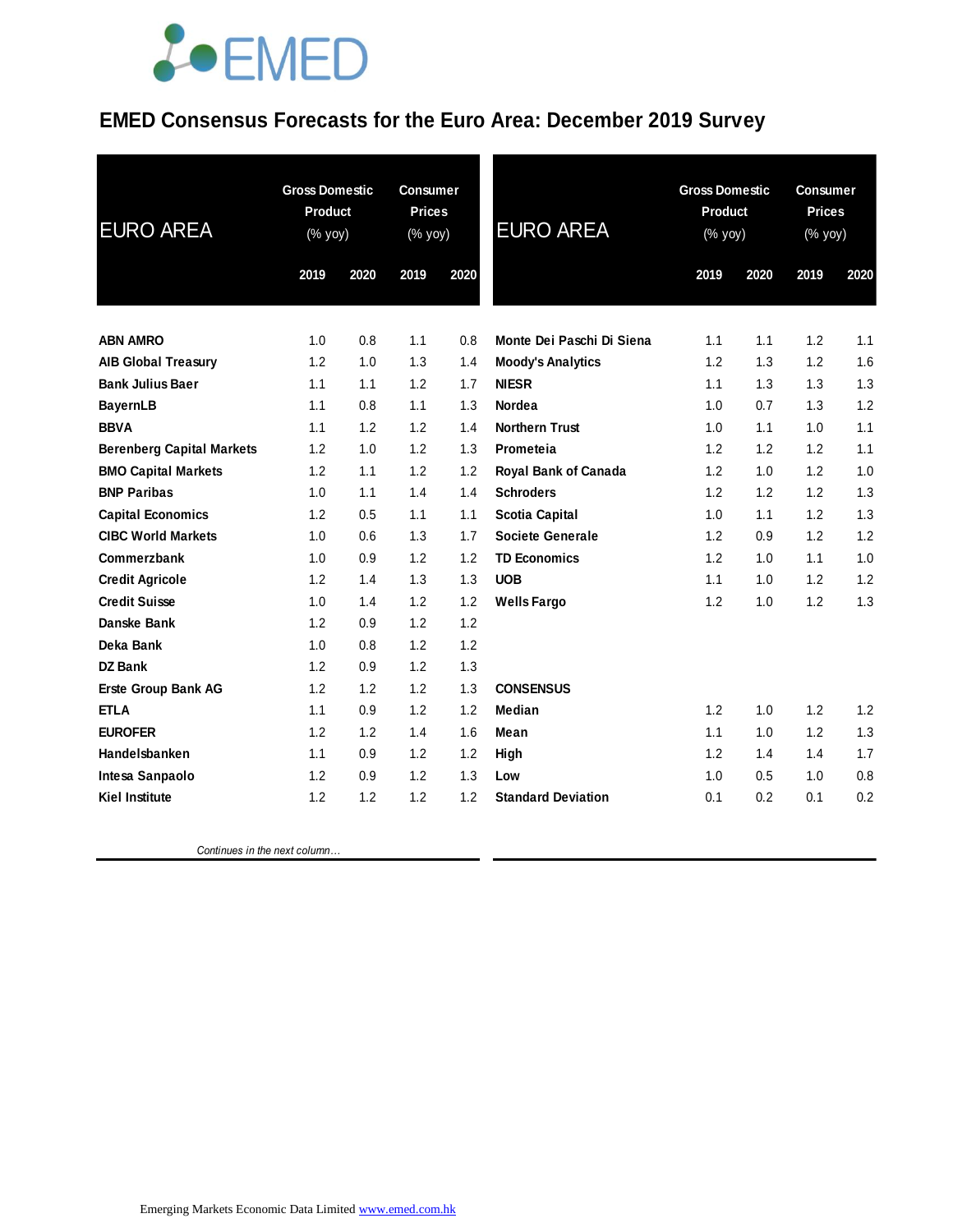# LOEMED

### **EMED Consensus Forecasts for Japan: December 2019 Survey**

| <b>JAPAN</b>                     | <b>Gross Domestic</b><br><b>Consumer</b><br>Product<br><b>Prices</b><br>(% yoy)<br>(% yoy)<br>2020<br>2019<br>2019 |        | 2020 | <b>JAPAN</b> | <b>Gross Domestic</b><br>Product<br>$(% \mathsf{Y}^{\prime }\mathsf{Y}^{\prime }\mathsf{Y}^{\prime })$<br>2020<br>2019 |     | <b>Consumer</b><br><b>Prices</b><br>$(% \mathsf{Y}^{\prime }\mathsf{Y}^{\prime }\mathsf{Y}^{\prime })$<br>2019<br>2020 |     |        |
|----------------------------------|--------------------------------------------------------------------------------------------------------------------|--------|------|--------------|------------------------------------------------------------------------------------------------------------------------|-----|------------------------------------------------------------------------------------------------------------------------|-----|--------|
|                                  |                                                                                                                    |        |      |              |                                                                                                                        |     |                                                                                                                        |     |        |
| <b>ABN AMRO</b>                  | 1.0                                                                                                                | 0.4    | 1.1  | 1.6          | <b>Kiel Institute</b>                                                                                                  | 1.0 | 0.6                                                                                                                    | 0.8 | 1.4    |
| <b>AIB Global Treasury</b>       | 1.0                                                                                                                | 0.6    | 1.1  | 1.5          | <b>Mizuho Securities</b>                                                                                               | 0.8 | 0.5                                                                                                                    | 0.7 | 0.6    |
| <b>Bank Julius Baer</b>          | 0.8                                                                                                                | 0.3    | 0.6  | 0.5          | <b>Moody's Analytics</b>                                                                                               | 1.0 | 0.1                                                                                                                    | 0.5 | 0.5    |
| Bank of Tokyo-Mitsubishi UFJ     | 0.7                                                                                                                | 0.7    | 0.7  | 0.6          | <b>NIESR</b>                                                                                                           | 0.9 | 0.2                                                                                                                    | 0.6 | 2.0    |
| <b>BayernLB</b>                  | 0.8                                                                                                                | 0.3    | 0.6  | 0.6          | <b>Nordea</b>                                                                                                          | 0.9 | 0.4                                                                                                                    | 0.8 | 1.5    |
| <b>BBVA</b>                      | 0.7                                                                                                                | 0.4    | 0.7  | 1.0          | <b>Northern Trust</b>                                                                                                  | 0.4 | 0.9                                                                                                                    | 0.9 | 0.4    |
| <b>Berenberg Capital Markets</b> | 0.9                                                                                                                | 0.7    | 0.5  | 1.0          | Prometeia                                                                                                              | 0.6 | 0.4                                                                                                                    | 0.7 | 1.3    |
| <b>BMO Capital Markets</b>       | 1.1                                                                                                                | 0.5    | 0.6  | 0.7          | <b>Schroders</b>                                                                                                       | 0.8 | 0.2                                                                                                                    | 0.6 | 0.9    |
| <b>BNP Paribas</b>               | 0.5                                                                                                                | 0.3    | 0.6  | 1.1          | <b>Scotia Capital</b>                                                                                                  | 0.7 | 0.6                                                                                                                    | 1.0 | 0.6    |
| <b>Capital Economics</b>         | 1.0                                                                                                                | $-0.2$ | 0.4  | 0.5          | Societe Generale                                                                                                       | 1.0 | 0.9                                                                                                                    | 0.5 | 1.0    |
| <b>CIBC World Markets</b>        | 1.2                                                                                                                | 0.6    | 0.6  | 0.7          | <b>TD Economics</b>                                                                                                    | 1.2 | 0.6                                                                                                                    | 0.6 | 1.3    |
| Commerzbank                      | 1.0                                                                                                                | 0.2    | 0.4  | 0.5          | <b>UOB</b>                                                                                                             | 0.7 | $-0.8$                                                                                                                 | 0.5 | 1.2    |
| <b>Credit Agricole</b>           | 0.5                                                                                                                | 0.5    | 0.7  | 1.5          | <b>Wells Fargo</b>                                                                                                     | 1.1 | 0.4                                                                                                                    | 0.5 | 1.2    |
| <b>Credit Suisse</b>             | 0.7                                                                                                                | 0.6    | 0.6  | 0.3          |                                                                                                                        |     |                                                                                                                        |     |        |
| Daiwa Institute of Research      | 0.9                                                                                                                | 0.3    | 0.6  | 0.3          | <b>CONSENSUS</b>                                                                                                       |     |                                                                                                                        |     |        |
| Danske Bank                      | 1.0                                                                                                                | 0.5    | 0.7  | 0.7          | Median                                                                                                                 | 0.9 | 0.4                                                                                                                    | 0.6 | 0.9    |
| Deka Bank                        | 1.0                                                                                                                | $-0.1$ | 0.8  | 1.7          | Mean                                                                                                                   | 0.9 | 0.4                                                                                                                    | 0.7 | 0.9    |
| <b>DZ Bank</b>                   | 1.0                                                                                                                | 0.8    | 0.6  | 0.9          | High                                                                                                                   | 1.2 | 0.9                                                                                                                    | 1.1 | 2.0    |
| Intesa Sanpaolo                  | 1.0                                                                                                                | 0.3    | 0.4  | $-0.1$       | Low                                                                                                                    | 0.4 | $-0.8$                                                                                                                 | 0.4 | $-0.1$ |
| <b>JCER</b>                      | 0.6                                                                                                                | 0.5    | 0.7  | 1.2          | <b>Standard Deviation</b>                                                                                              | 0.2 | 0.3                                                                                                                    | 0.2 | 0.5    |

 *Continues in the next column…*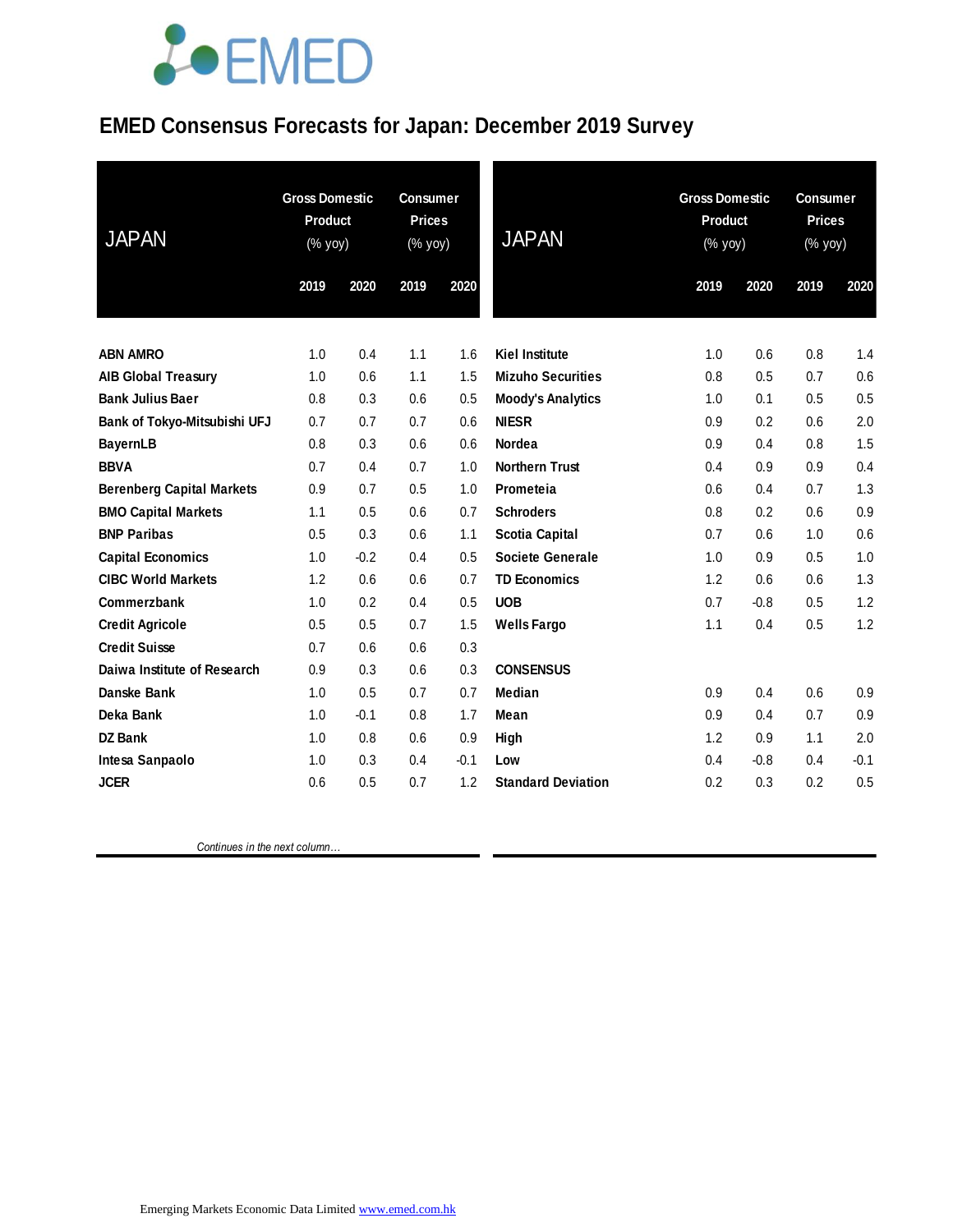# **JOEMED**

### **EMED Consensus Forecasts for China: December 2019 Survey**

| <b>CHINA</b>                     | <b>Gross Domestic</b><br><b>Product</b><br>(% yoy) |      | <b>Consumer</b><br><b>Prices</b><br>(% yoy) |      | <b>CHINA</b>              | <b>Gross Domestic</b><br><b>Product</b><br>(% yoy) |      | <b>Consumer</b><br><b>Prices</b><br>(% yoy) |      |
|----------------------------------|----------------------------------------------------|------|---------------------------------------------|------|---------------------------|----------------------------------------------------|------|---------------------------------------------|------|
|                                  | 2019                                               | 2020 | 2019                                        | 2020 |                           | 2019                                               | 2020 | 2019                                        | 2020 |
| <b>ABN AMRO</b>                  | 6.2                                                | 5.8  | 2.8                                         | 2.5  | <b>Kiel Institute</b>     | 6.2                                                | 5.9  | 2.9                                         | 3.4  |
| <b>Bank Julius Baer</b>          | 6.1                                                | 5.7  | 2.4                                         | 2.4  | <b>Moody's Analytics</b>  | 6.1                                                | 5.8  | 2.9                                         | 3.5  |
| <b>Bank of East Asia</b>         | 6.2                                                | 5.9  | 2.8                                         | 1.9  | <b>NIESR</b>              | 6.2                                                | 5.8  | 2.6                                         | 2.6  |
| <b>BayernLB</b>                  | 6.1                                                | 5.7  | 2.7                                         | 2.9  | <b>Nordea</b>             | 6.2                                                | 5.9  | 2.2                                         | 2.4  |
| <b>BBVA</b>                      | 6.0                                                | 5.8  | 2.3                                         | 2.5  | <b>Northern Trust</b>     | 5.8                                                | 5.6  | 3.9                                         | 2.0  |
| <b>Berenberg Capital Markets</b> | 6.2                                                | 5.9  | 2.6                                         | 2.1  | Prometeia                 | 6.1                                                | 5.2  | 2.8                                         | 2.5  |
| <b>BMO Capital Markets</b>       | 6.1                                                | 5.9  | 2.9                                         | 3.1  | <b>Schroders</b>          | 6.2                                                | 6.0  | 2.8                                         | 3.2  |
| <b>BNP Paribas</b>               | 6.2                                                | 6.0  | 1.9                                         | 2.5  | <b>Scotia Capital</b>     | 6.1                                                | 6.0  | 4.3                                         | 2.1  |
| <b>Capital Economics</b>         | 6.1                                                | 5.8  | 3.0                                         | 3.5  | <b>Societe Generale</b>   | 6.1                                                | 5.8  | 2.8                                         | 2.9  |
| <b>CEBR</b>                      | 6.3                                                | 6.1  | 2.5                                         | 3.5  | <b>UOB</b>                | 6.1                                                | 5.9  | 2.8                                         | 2.6  |
| Commerzbank                      | 6.2                                                | 5.8  | 2.8                                         | 2.5  | <b>Wells Fargo</b>        | 6.1                                                | 5.9  | 2.8                                         | 3.0  |
| <b>Credit Agricole</b>           | 6.4                                                | 6.0  | 2.1                                         | 2.2  |                           |                                                    |      |                                             |      |
| <b>Credit Suisse</b>             | 6.2                                                | 6.0  | 2.5                                         | 2.2  |                           |                                                    |      |                                             |      |
| Daiwa Institute of Research      | 6.3                                                | 6.0  | 2.8                                         | 2.5  | <b>CONSENSUS</b>          |                                                    |      |                                             |      |
| <b>Danske Bank</b>               | 6.2                                                | 6.0  | 2.5                                         | 2.2  | <b>Median</b>             | 6.2                                                | 5.9  | 2.8                                         | 2.6  |
| Deka Bank                        | 6.2                                                | 6.0  | 2.6                                         | 3.2  | Mean                      | 6.2                                                | 5.9  | 2.8                                         | 2.7  |
| <b>DZ Bank</b>                   | 6.1                                                | 5.9  | 2.9                                         | 3.4  | <b>High</b>               | 6.4                                                | 6.1  | 4.3                                         | 3.7  |
| Intesa Sanpaolo                  | 6.2                                                | 5.8  | 2.9                                         | 3.3  | Low                       | 5.8                                                | 5.2  | 1.9                                         | 1.9  |
| JP Morgan                        | 6.1                                                | 5.9  | 2.9                                         | 3.7  | <b>Standard Deviation</b> | 0.1                                                | 0.2  | 0.5                                         | 0.5  |
|                                  |                                                    |      |                                             |      |                           |                                                    |      |                                             |      |

 *Continues in the next column…*